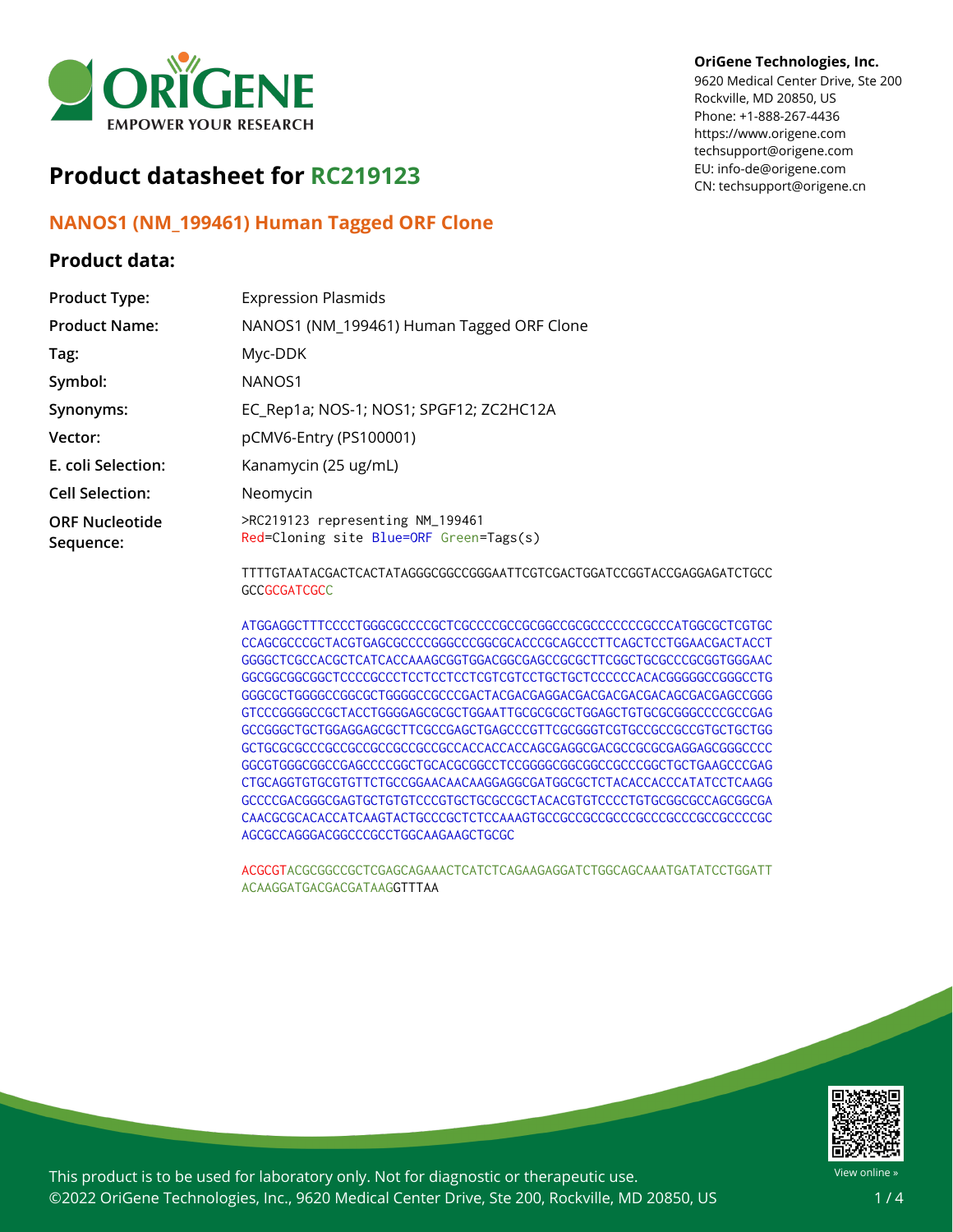



\* The last codon before the Stop codon of the ORF

#### **Plasmid Map:**



**ACCN:** NM\_199461

This product is to be used for laboratory only. Not for diagnostic or therapeutic use. ©2022 OriGene Technologies, Inc., 9620 Medical Center Drive, Ste 200, Rockville, MD 20850, US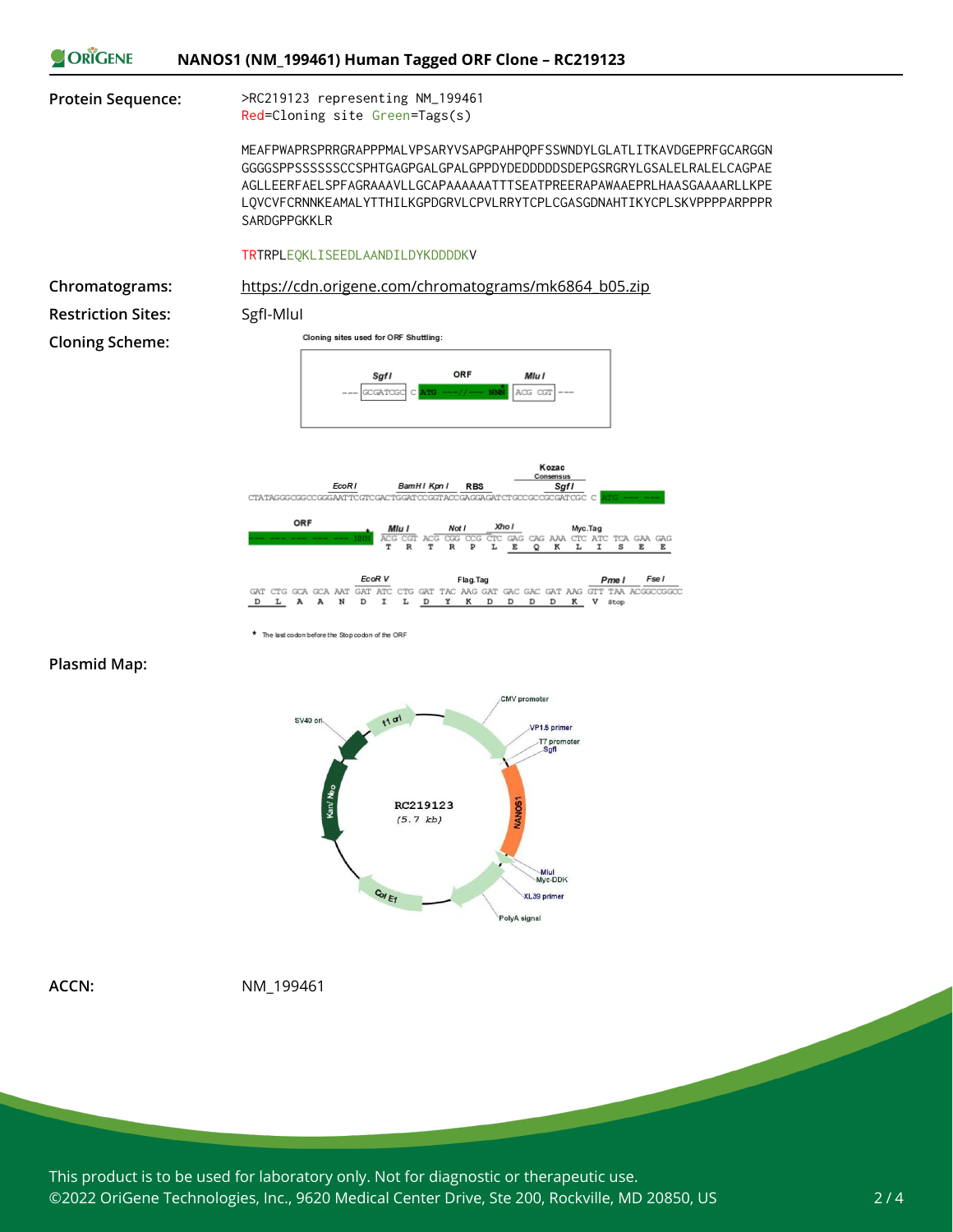| ORIGENE | NANOS1 (NM_199461) Human Tagged ORF Clone - RC219123 |
|---------|------------------------------------------------------|
|---------|------------------------------------------------------|

| <b>ORF Size:</b>              | 876 bp                                                                                                                                                                                                                                                                                                                                                                                                                                              |
|-------------------------------|-----------------------------------------------------------------------------------------------------------------------------------------------------------------------------------------------------------------------------------------------------------------------------------------------------------------------------------------------------------------------------------------------------------------------------------------------------|
| <b>OTI Disclaimer:</b>        | The molecular sequence of this clone aligns with the gene accession number as a point of<br>reference only. However, individual transcript sequences of the same gene can differ through<br>naturally occurring variations (e.g. polymorphisms), each with its own valid existence. This<br>clone is substantially in agreement with the reference, but a complete review of all prevailing<br>variants is recommended prior to use. More info      |
| <b>OTI Annotation:</b>        | This clone was engineered to express the complete ORF with an expression tag. Expression<br>varies depending on the nature of the gene.                                                                                                                                                                                                                                                                                                             |
| Components:                   | The ORF clone is ion-exchange column purified and shipped in a 2D barcoded Matrix tube<br>containing 10ug of transfection-ready, dried plasmid DNA (reconstitute with 100 ul of water).                                                                                                                                                                                                                                                             |
| <b>Reconstitution Method:</b> | 1. Centrifuge at 5,000xg for 5min.<br>2. Carefully open the tube and add 100ul of sterile water to dissolve the DNA.<br>3. Close the tube and incubate for 10 minutes at room temperature.<br>4. Briefly vortex the tube and then do a quick spin (less than 5000xg) to concentrate the liquid<br>at the bottom.<br>5. Store the suspended plasmid at -20°C. The DNA is stable for at least one year from date of<br>shipping when stored at -20°C. |
| RefSeq:                       | NM 199461.4                                                                                                                                                                                                                                                                                                                                                                                                                                         |
| <b>RefSeq Size:</b>           | 4627 bp                                                                                                                                                                                                                                                                                                                                                                                                                                             |
| <b>RefSeq ORF:</b>            | 879 bp                                                                                                                                                                                                                                                                                                                                                                                                                                              |
| Locus ID:                     | 340719                                                                                                                                                                                                                                                                                                                                                                                                                                              |
| UniProt ID:                   | Q8WY41                                                                                                                                                                                                                                                                                                                                                                                                                                              |
| <b>Cytogenetics:</b>          | 10q26.11                                                                                                                                                                                                                                                                                                                                                                                                                                            |
| MW:                           | 30 kDa                                                                                                                                                                                                                                                                                                                                                                                                                                              |
| <b>Gene Summary:</b>          | This gene encodes a CCHC-type zinc finger protein that is a member of the nanos family. This<br>protein co-localizes with the RNA-binding protein pumilio RNA-binding family member 2 and<br>may be involved in regulating translation as a post-transcriptional repressor. Mutations in this<br>gene are associated with spermatogenic impairment. [provided by RefSeq, Sep 2015]                                                                  |

This product is to be used for laboratory only. Not for diagnostic or therapeutic use. ©2022 OriGene Technologies, Inc., 9620 Medical Center Drive, Ste 200, Rockville, MD 20850, US